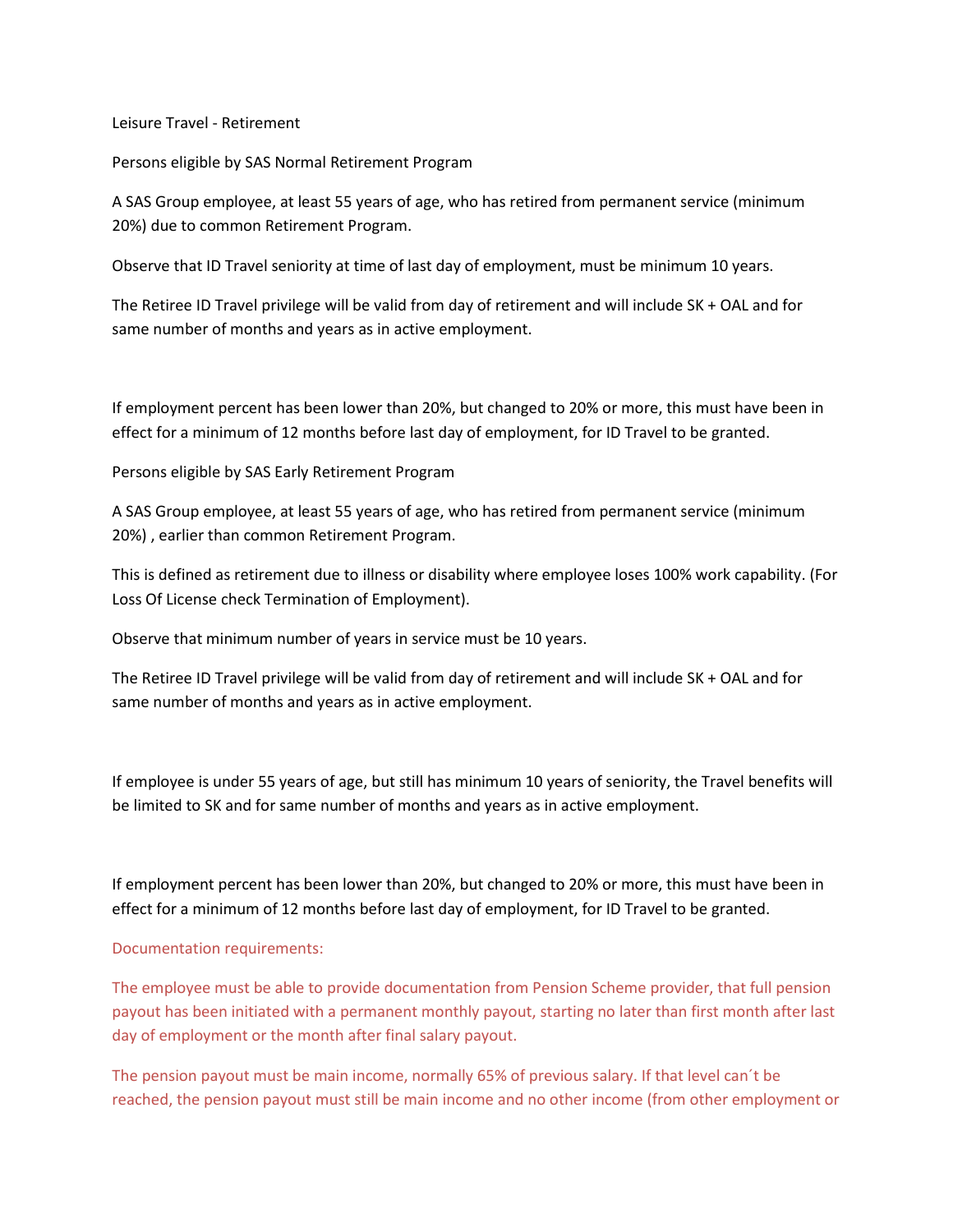own company) other than to a very limited extent will be permitted.

Documentation must be in print and either scanned to SAS in encrypted email or as registered post.

Photos, screenshots, text copied or snippets will not be accepted as documentation.

The documentation MUST be provided to SAS no later than 2 months after last day of employment.

Documentation received later will not be accepted.

SAS may at any time request renewal of documentation after the privilege has been granted.

Pension related questions and documentation to be send to :

HR Shared Services Sweden HR-SharedServicesSE@sas.se

HR Shared Services Norway HR-SharedServicesNO@sas.no

HR Shared Services Denmark HR-SharedServicesDK@sas.dk

HR Shared Services Intl. HR-SharedServicesSE@sas.se

Observe that the Retirement privilege can never be in effect for request of tickets until the day after last Day of Employment.

If employee under 55 years of age, retired due to illness/disability, at later stage regains ability to work and obtain normal job, the privilege will terminate from day of employment.

It is the responsibility of the retiree/employee to notify SAS.

If employee granted the Retiree ID Travel privilege returns to active position within The SAS Group, the Retiree ID Travel privilege will be reapplied upon leaving the company again, unless disciplinary reason.

Retirees must access ID Travel vi[a www.myidtravel.com](www.myidtravel.com)

For favorable hotel rates and offers, Retirees have access to MyStay via myIDTravel.com

Spouse

Legally married husband or wife, who lives in the same household as the retiree.

Common-law husband or wife.

A common-law spouse who lives in the same household as the retiree, in countries where a common-law relationship between two persons of opposite or same sex is governed by law.

This marriage-type relationship must be on a permanent basis and must have been in effect for at least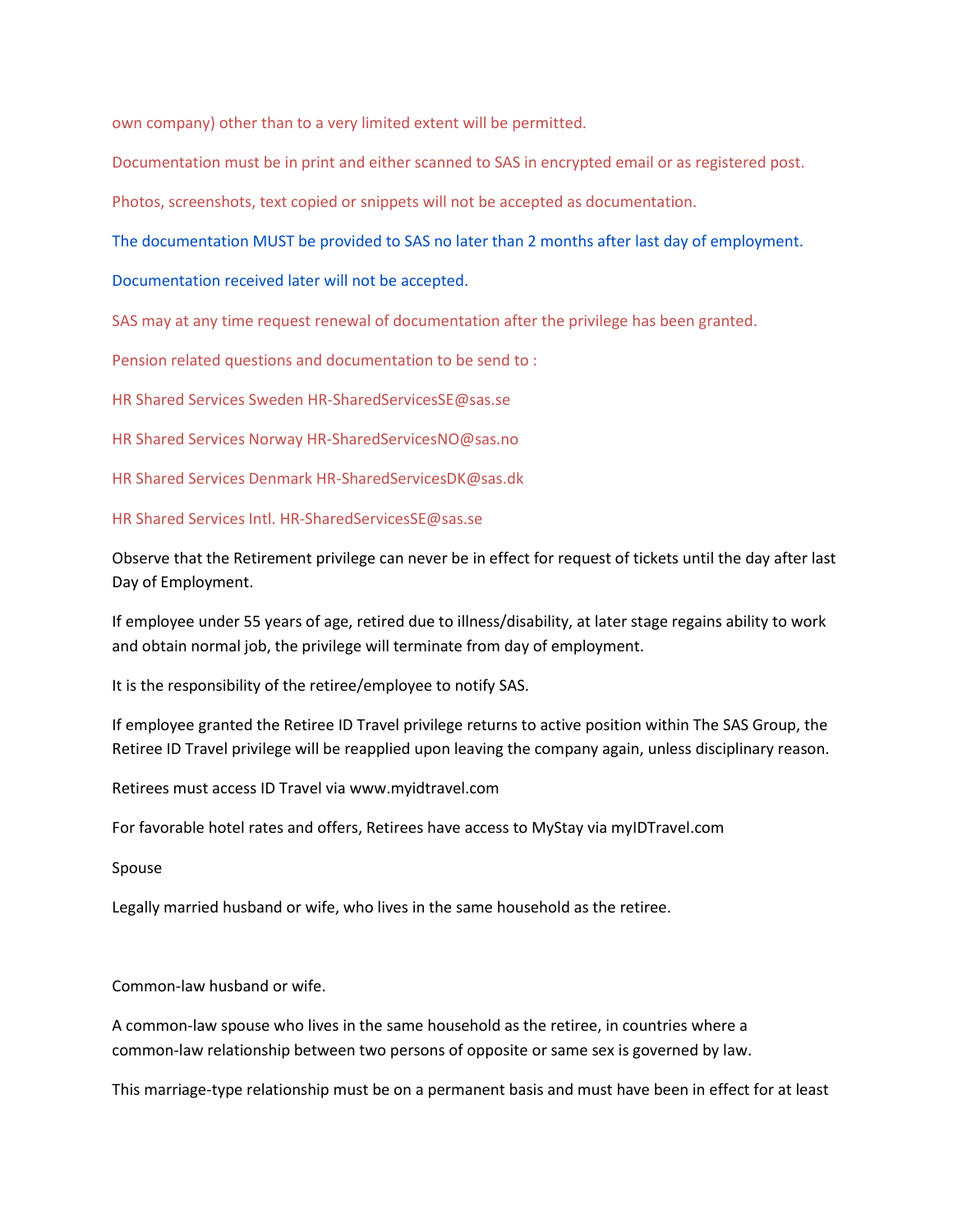1 month. For US retirees local legislation applies.

Copies of the relevant section of the municipal register form for both parties must be presented and the form Declaration for registration of common-law spouse must be signed by both retiree and the common-law spouse.

## Registered partner.

In countries where a registered partnership between two persons of the same sex is governed by law (same sex marriage), the retirees registered partner is eligible.

If retiree is granted ID Travel on SK, but not OAL, tickets for all types of spouses/partners will only apply to travel on SK.

ChildrenRetirees's own children.

Foster children.

If the retiree is fulltime Legal Guardian.

Stepchildren (Children of husband/wife/registered partner to retiree).

If the retiree has been living with the child in same household before the child's 18th birthday, which must be documented.

Only included as long as retiree is married to husband/wife/registered Partner.

Children of common-law spouse.

If the retiree is living with the child in same household.

Same rules as for cohabitant.

Only included as long as retiree is cohabitant with parent of the child.

On SAS and Other Airlines : Children are eligible until their 24th birthday.